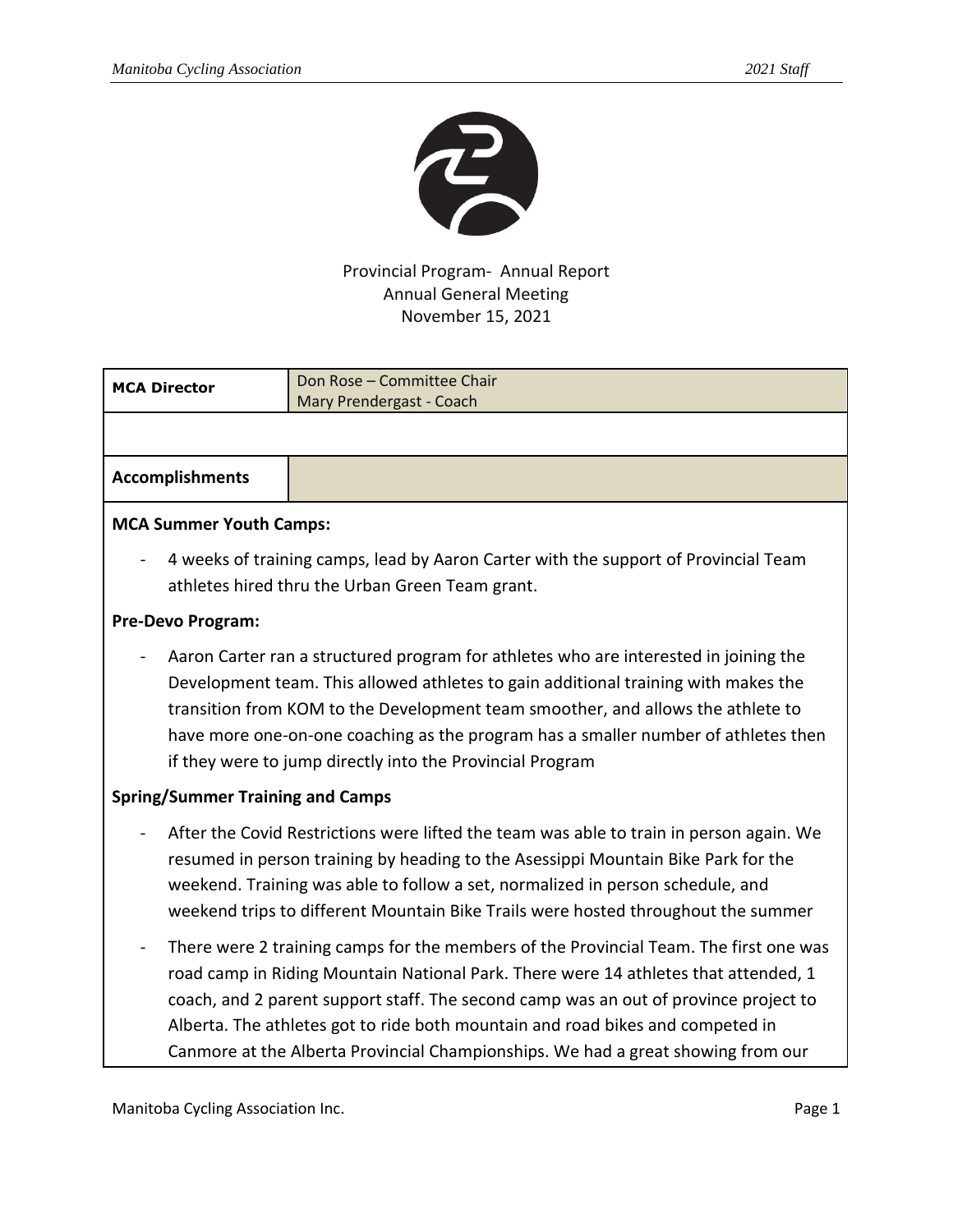|                                                                                                                                                                                                                                                                                                                                         | athletes, with podium finishes for every category they competed in                                                                                                                                                                                                       |  |
|-----------------------------------------------------------------------------------------------------------------------------------------------------------------------------------------------------------------------------------------------------------------------------------------------------------------------------------------|--------------------------------------------------------------------------------------------------------------------------------------------------------------------------------------------------------------------------------------------------------------------------|--|
| <b>Size of the Program</b>                                                                                                                                                                                                                                                                                                              |                                                                                                                                                                                                                                                                          |  |
| The provincial team currently has 21 athletes of those 21 athletes, 16 are currently<br>eligible for the Canada Summer Games in 2022                                                                                                                                                                                                    |                                                                                                                                                                                                                                                                          |  |
| <b>New Staff and Community Support</b>                                                                                                                                                                                                                                                                                                  |                                                                                                                                                                                                                                                                          |  |
|                                                                                                                                                                                                                                                                                                                                         | The Provincial Program has added a part time coach, Trevor Allen, to help with program<br>structuring and training plan organization. His primary focus will be to assist with the<br>athletes who are eligible for the Canada Games, so they are in peak competing form |  |
| Many members from the Manitoba Cycling community attended team rides to help with<br>any splits in the group, as well as provided training benefits for the athletes. These<br>members would assist by joining interval sessions, help teach bike handling sessions,<br>and be additional adult support on longer endurance rides       |                                                                                                                                                                                                                                                                          |  |
| <b>Issues Resolved</b>                                                                                                                                                                                                                                                                                                                  |                                                                                                                                                                                                                                                                          |  |
| <b>Minimal Staffing</b>                                                                                                                                                                                                                                                                                                                 |                                                                                                                                                                                                                                                                          |  |
| Trevor Allen has been brought in as a second coach to help cover off additional<br>workload                                                                                                                                                                                                                                             |                                                                                                                                                                                                                                                                          |  |
| Old Provincial team athletes, and the Manitoba Cycling community volunteers to help<br>assist with training rides                                                                                                                                                                                                                       |                                                                                                                                                                                                                                                                          |  |
| <b>Covid Restrictions</b>                                                                                                                                                                                                                                                                                                               |                                                                                                                                                                                                                                                                          |  |
| Bulk order of gym equipment was purchased at the beginning of the year so that<br>athletes could continue to strength train over the winter while gyms were closed. All<br>athletes now have access to weights and other equipment at home, this allowed them<br>to follow a structured strength program even when the gyms were closed |                                                                                                                                                                                                                                                                          |  |
| Virtual training was done online through Zwift meet-ups. Training plans were provided<br>to the athletes so the appropriate workout was being completed even though group<br>training could not be held in person                                                                                                                       |                                                                                                                                                                                                                                                                          |  |
| <b>Goals for Next Year</b>                                                                                                                                                                                                                                                                                                              |                                                                                                                                                                                                                                                                          |  |

Manitoba Cycling Association Inc. **Page 1** Association Inc.